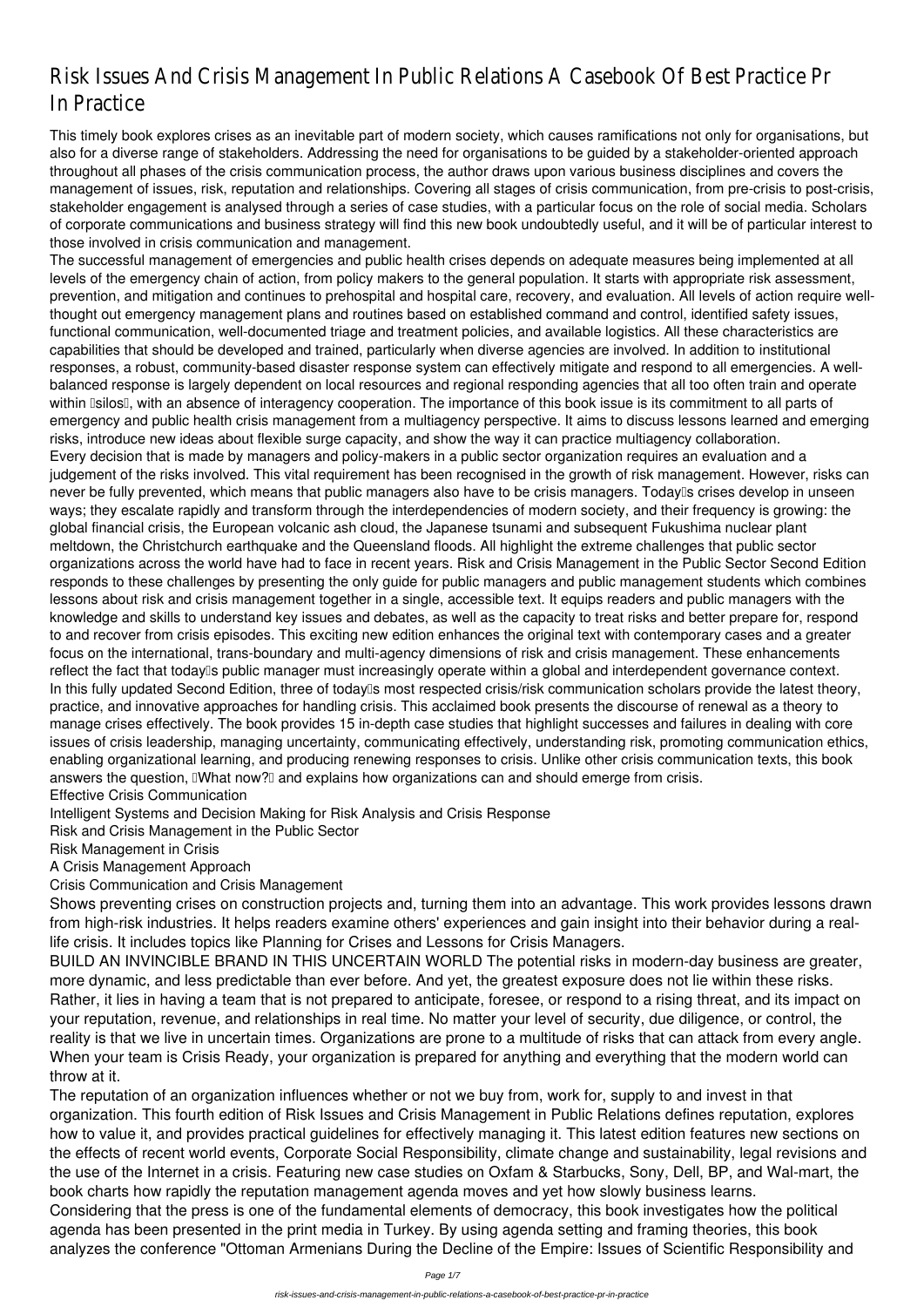Democracy," referred to as "the Armenian Conference," which was held in September 24-25, 2005.

Themes in Issues, Risk and Crisis Communication: a Multi-Dimensional Perspective

Moving From Crisis to Opportunity

Innovative Thinking in Risk, Crisis, and Disaster Management

Public Relations in Practice

The Fifth Risk

Crisis Ready

Equip your students with a strong understanding of the essential role that communicators play in moments of crisis and the tools they need to conduct ethically sound crisis management.

The Public Relations Strategic Toolkit provides a structured approach to understanding public relations and corporate communications. The focus is on professional skills development as well as approaches that are widely recognised as 'best practice'. Original methods are considered alongside well established procedures to ensure the changing requirements of contemporary practice are reflected. Split into four parts covering the public relations profession, campaign planning, corporate communication and stakeholder engagement, this textbook covers everything involved in the critical practice of public relations in an accessible manner. Features include: definitions of key terms contemporary case studies insight from practitioners handy checklists practical activities and assignments Covering the practicalities of using traditional and social media as well as international considerations, ethics, and PR within contexts from politics to charities, this guide gives you all the critical and practical skills you need to introduce you to a career in public relations.

Risk management is a domain of management which comes to the fore in crisis. This book looks at risk management under crisis conditions in the COVID-19 pandemic context. The book synthesizes existing concepts, strategies, approaches and methods of risk management and provides the results of empirical research on risk and risk management during the COVID-19 pandemic. The research outcome was based on the authors' study on 42 enterprises of different sizes in various sectors, and these firms have either been negatively affected by COVID-19 or have thrived successfully under the new conditions of conducting business activities. The analysis looks at both the impact of the COVID-19 pandemic on the selected enterprises and the risk management measures these enterprises had taken in response to the emerging global trends. The book puts together key factors which could have determined the enterprises' failures and successes. The final part of the book reflects on how firms can build resilience in challenging times and suggests a model for business resilience. The comparative analysis will provide useful insights into key strategic approaches of risk management. The Open Access version of this book, available at http://www.taylorfrancis.com/books/oa-mono/10.4324/9781003131366/ has been made available under a Creative Commons Attribution-Non Commercial-No Derivatives 4.0 license.

Crisis management is an interdisciplinary subject field represented by theoretical problems, practical activity, people management and the art of crisis situation solving. Overall, the studies that this publication contains are to provide an overview of the state of the art mainly focused on crisis management cycle represented by certain phases and steps. Topics include also lessons learned from natural and man-made disasters, crisis communication, information systems in crisis management, civil protection and economics in crisis management. We hope that chapters of this book will provide useful information within crisis management issue for a wide audience.

Business Continuity Management, Second Edition

Methods and Messages

Proceedings of the 6th International Conference on Risk Analysis and Crisis Response (RACR 2017), June 5-9, 2017, Ostrava, Czech Republic

Risk, Crisis, and Disaster Management in Small and Medium-Sized Tourism Enterprises

Proceedings of the 4th International Conference on Risk Analysis and Crisis Response, Istanbul, Turkey, 27-29 August 2013

### Social Media Use In Crisis and Risk Communication

The Handbook of Risk and Crisis Communication explores the scope and purpose of risk, and its counterpart, crisis, to facilitate the understanding of these issues from conceptual and strategic perspectives. Recognizing that risk is a central feature of our daily lives, found in relationships, organizations, governments, the environment, and a wide variety of interactions, contributors to this volume explore such questions as "What is likely to happen, to whom, and with what consequences?" "To what extent can science and vigilance prevent or mitigate negative outcomes?" and "What obligation do some segments of local, national, and global populations have to help other segments manage risks?", shedding light on the issues in the quest for definitive answers. The Handbook offers a broad approach to the study of risk and crisis as joint concerns. Chapters explore the reach of crisis and risk communication, define and examine key constructs, and parse the contexts of these vital areas. As a whole, the volume presents a comprehensive array of studies that highlight the standard principles and theories on both topics, serving as the largest effort to date focused on engaging risk communication discussions in a comprehensive manner. Now available in paperback, the Handbook of Risk and Crisis Communication can be readily used in graduate coursework and individual research programs. With perspectives from psychology, sociology, anthropology, political science, economics, and communication, the Handbook provides vital insights for all disciplines studying risk, and is required reading for scholars and researchers investigating risk and crisis in various contexts. The daily process of public service provision and administration is filled with value judgments and value trade-offs, and the safeguarding of just and fair processes is key to the public's trust in governing institutions. In crises, public decision-makers face complex ethical judgments under great uncertainty, timepressure, and heightened public scrutiny. A lack of attention to the ethical dimensions of crises has lead decision-makers to long-shadow crises that never reach closure. Furthermore, crises triggered by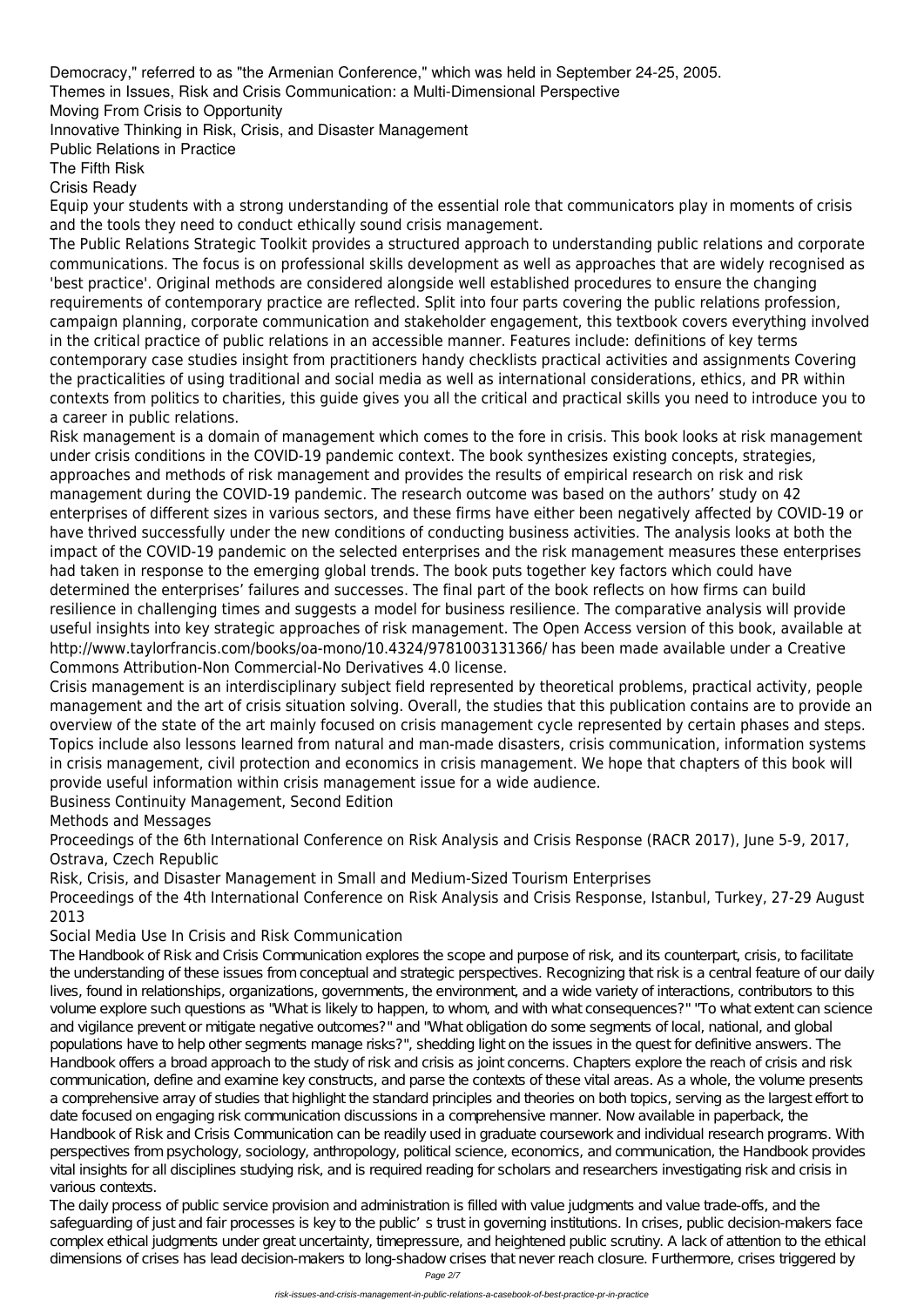unethical conduct by public officials steadily feed people's cynicism about politicians and bureaucracy. The fact that decisionmakers often are judged on how they dealt with ethical issues in crises further underlines the importance of this topic. Little scholarly attention had been paid to how ethics play into and are dealt with in situations when they matters most – in crises. In order to improve government performance we need to analyze the ethical dilemmas and normative challenges that face practitioners in crises. This book meets this challenge by presenting a public policy framework for analyzing the ethical dilemmas in crises and introduces ten empirical chapters written by prominent public administration and crisis management scholars. The cases reviewed include Abu Ghraib, the 9/11 Commission, the 2008 Financial Crisis and the Memorial Hospital Tragedy during Hurricane Katrina. Building off the empirical focus on inherent ethical challenges in crises and actor ethics in evaluation and judgment, the concluding chapter outlines important lessons about criteria for crisis decision-making and strategies, the poisoned apple of bureaucratic discretion, and the nature of post-crisis evaluations. The book is geared toward students, scholars, and practitioners concerned with public management, public sector ethics, public policy, crisis management, and the implication of these factors on business and corporate crisis management.

Packed with examples and case studies, this guide shows in a clear and practical way how issues and crises can be handled successfully and effectively with the minimum of damage.

The reputation of an organisation influences who we buy from, work for, supply to and invest in. Intangible assets, of which reputation forms an important part, account for well over 50 per cent of the value of the Fortune 500 and even more in the case of the FTSE 100.

Handbook of Risk and Crisis Communication

Risk Issues And Crisis Management 3Rd/Edition

An End to Mismanagement, Tunnel Vision and Quackery

The Public Relations Handbook

Crisis Management for Education Abroad

Risk Issues and Crisis Management

The go-to guide for learning what to say and how to say it In this climate of near constant streams of media messages, organizations need to know how to effectively communicate risks to their audiences and what to say when a crisis strikes. Risk and Crisis Communications: Methods and Messages is designed to help organizations understand the essential components of communicating about risks during a crisis, and it carves out a role for safety health and environmental (SH&E) professionals in the process. Covering common theoretical concepts and explaining the positions of noted experts in the field such as Peter Sandman and Vincent Covello, the book provides a fundamental understanding of the process behind crafting effective messages for a variety of different situations and explains the consequences of saying the wrong thing to an emotional audience. Incorporating numerous case studies—including the BP Deepwater Horizon Oil Spill and the 2010 H1N1 pandemic—it shows how messages can change the way an audience perceives an event and how they react to it, clearly demonstrating how ineffective messages can create untold difficulties for an organization's public image. Savvy SH&E professionals know that their role in helping to craft risk and crisis messages as well as assisting in the execution of risk communication plans provides a critical path to becoming more valuable members of their organizations. Risk and Crisis Communications: Methods and Messages provides invaluable assistance in helping SH&E professionals add value to their organization.

In this present internet age, risk analysis and crisis response based on information will make up a digital world full of possibilities and improvements to people's daily life and capabilities. These services will be supported by more intelligent systems and more effective decisionmaking. This book contains all the papers presented at the 4th International Conference on Risk Analysis and Crisis Response, August 27-29, 2013, Istanbul, Turkey. The theme was intelligent systems and decision making for risk analysis and crisis response. The risk issues in the papers cluster around the following topics: natural disasters, finance risks, food and feed safety, catastrophic accidents, critical infrastructure, global climate change, project management, supply chains, public health, threats to social safety, energy and environment. This volume will be of interest to all professionals and academics in the field of risk analysis, crisis response, intelligent systems and decision-making, as well as related fields of enquiry.

In this updated edition of the successful Public Relations Handbook, a detailed introduction to the theories and practices of the public relations industry is given. Broad in scope, it; traces the history and development of public relations, explores ethical issues which affect the industry, examines its relationships with politics, lobbying organisations and journalism, assesses its professionalism and regulation, and advises on training and entry into the profession. It includes: interviews with press officers and PR agents about their working practices case studies, examples, press releases and illustrations from a range of campaigns including Railtrack, Marks and Spencer, Guinness and the Metropolitan Police specialist chapters on financial public relations, global PR, business ethics, on-line promotion and the challenges of new technology over twenty illustrations from recent PR campaigns. In this revised and updated practical text, Alison Theaker successfully combines theoretical and organisational frameworks for studying public relations with examples of how the industry works in practice. The Crisis Management Cycle is the first holistic, multidisciplinary introduction to the dynamic field of crisis management theory and practice. By drawing together the different theories and concepts of crisis management literature and practice, this book develops a theoretical framework of analysis that can be used by both students and practitioners alike. Each stage of the crisis cycle is explored in turn: Risk assessment Prevention Preparedness Response Recovery Learning Stretching across disciplines as diverse as safety studies, business studies, security studies, political science and behavioural science, The Crisis Management Cycle provides a robust grounding in crisis management that will be invaluable to both students and practitioners worldwide. Crisis, Issues and Reputation Management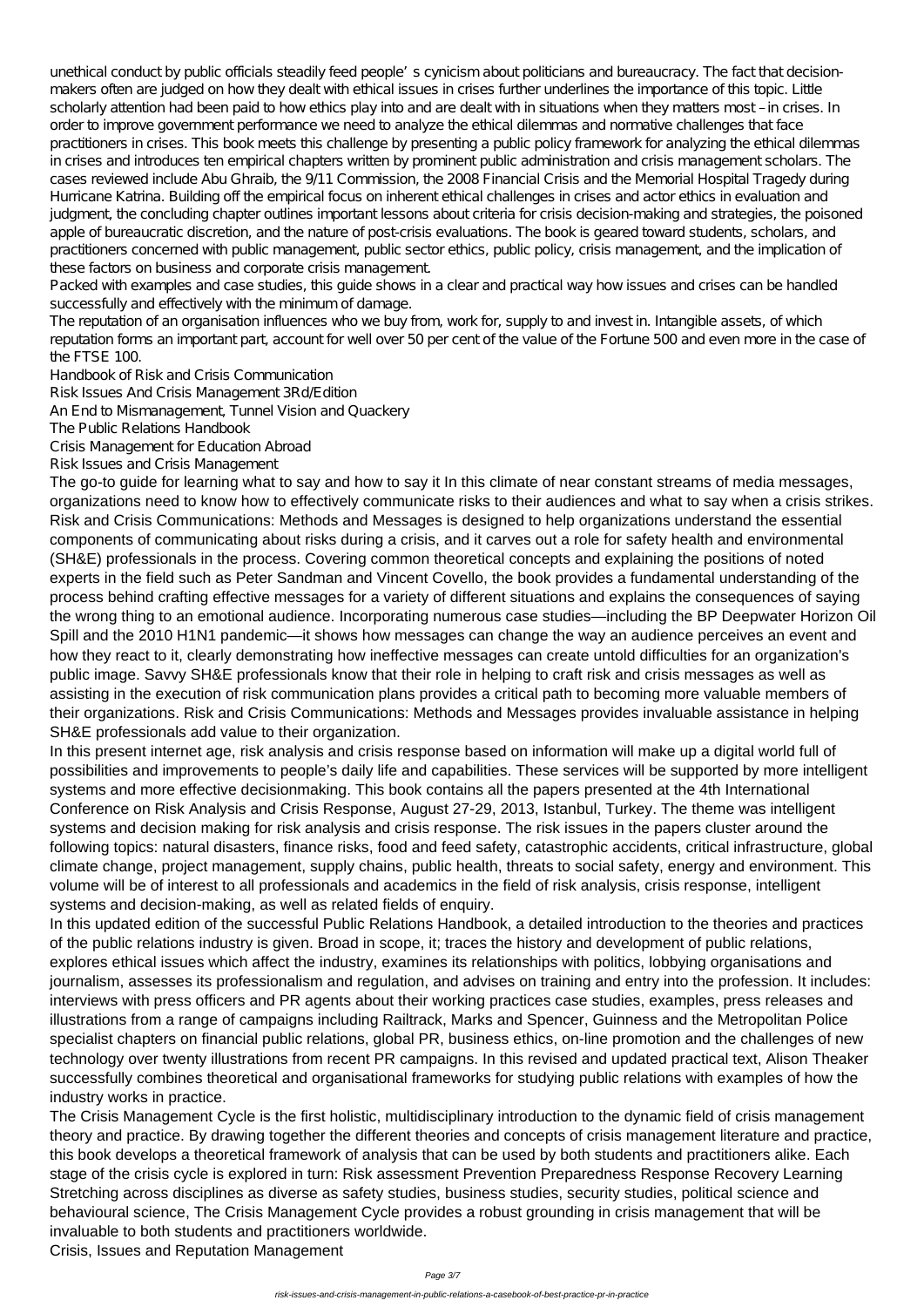## Risk Analysis and Management - Trends, Challenges and Emerging Issues

Exploring Issues, Crises, Risk and Reputation

A Stakeholder Approach

#### Strategic Issues Management

### An Ethical Approach

Crises come in many shapes and sizes, including media blunders, social media activism, extortion, product tampering, security issues, natural disasters, accidents, and negligence – just to name a few. For organizations, crises are pervasive, challenging, and catastrophic, as well as opportunities for organizations to thrive and emerge stronger. Despite the proliferation of research and books related to crisis communication, the voice that is often lost is that of the stakeholder. Yet, as both a public relations and management function, stakeholders are central to the success and failure of organizations responding to and managing crises in a cross-platform and global environment. This core textbook provides a comprehensive and research-driven introduction to crisis communication, critical factors influencing crisis response, and what we know about predicting stakeholder responses to crises. Incorporated into each chapter are global case studies, ethical challenges, and practitioner considerations. Online resources include an extensive set of multimedia materials ranging from podcast minilectures to in-class exercises, and simulation-based activities for skills development (https://audralawson.com/resources/crisis-communicationmanaging-stakeholder-relationships/). Demonstrating the connection between theory, decision-making, and strategy development in a crisis context, this is a vital text for advanced undergraduate and postgraduate students of Communications, Public Relations, Marketing, and Strategic Management.

Corporate Risk and Governance addresses corporate risk management and governance requirements affecting large organizations in all industry sectors and countries. The book strongly advocates implementation of Corporate Governance Codes, ISO 31000 Risk Management, ISO 22301 Business Continuity Management and PAS 200 Crisis Management but warns against treating any standard or model slavishly, as if it can offer easy salvation or a simple route to a risk nirvana. Alan Waring challenges many hallowed beliefs, attitudes and practices that continue to hamper the delivery of effective Enterprise Risk Management (ERM) and thereby good governance. Those boardroom and corporate cultures that are complacent about risk exposures and risk management or, worse, encourage 'chancers' and a 'what can we get away with' attitude, are examined in depth along with what is required to embed a culture of responsible risk-taking. Some 75 cases from around the world provide graphic examples and lessons to be learned. Although the text includes some summary practical guidance, this book is designed primarily as a thinking aid rather than a risk management cookbook. It is something to encourage better informed riskdecision making; a more informed view of enterprise risk exposures, control and mitigation issues and an awareness of boardroom and corporate culture issues and their impact on effective ERM.

Masterwork on Crisis Communication and Reputation Risk Selected as One of "30 Best Business Books of 2013" Jim Lukaszewski - nationally recognized PR expert, executive coach, often called America's Crisis Guru, and noted by Corporate Legal Times as one of "28 experts to call when all hell breaks loose" -- advises exactly what to do, what to say, when to say it, and when to do it, while the whole world is watching.The book is endorsed by the Business Continuity Institute. In this industry-defining book on crisis management and leadership recovery, Lukaszewski jump-starts the discussion by clearly differentiating a crisis from other business interruptions and introduces a concept rarely dealt with in crisis communication and operational response planning: managing the victim dimension of crisis. Delivered in his straighttalking style and backed with compelling case studies, Lukaszewski On Crisis Communication is your guide to preparing for a crisis and the explosive visibility that comes with it. Using case studies, examples and templates, he explains how to build a crisis management plan and how to put it into action in the real world of media scrutiny, social media, activists, and litigation. Lukaszewski distills four decades of experience into 10 chapters of field-tested how-to's, practical tools, tips, charts, checklists, forms, and templates and teaches you:How crises create victims;To avoid the toxicity of silence;To overcome the abusive, intrusive and coercive behavior of bloviators, bellyachers, back-bench bitchers, the media, activists and critics;To drive attorneys to settle instead of litigate;Apology is the atomic energy of empathy;Simple, sensible, sincere, constructive, positive techniques to reduce contention and to succeed!Chapter learning objectives; discussion questions; case studies; real-life examples; and glossary facilitate college and professional development classroom use.

The role of the public relations practitioner is becoming ever more demanding. International in scope, and written in a practical and easy-tofollow style, this fully updated second edition is packed with expert advice, providing a sound introduction to a wide range of specialist areas. Emergencies and Public Health Crisis Management- Current Perspectives on Risks and Multiagency Collaboration Winners and Losers during the COVID-19 Pandemic

The Routledge Companion to Risk, Crisis and Security in Business

Crisis Management in Construction Projects

The Crisis Management Cycle

Crisis and Disaster Management for Sport

*Since the publication of the first edition in 2002, interest in crisis management has been fuelled by a number of events, including 9/11. The first edition of this text was praised for its rigorous yet logical approach, and this is continued in the second edition, which provides a well-researched, theoretically robust approach to the topic combined with empirical research in continuity management. New chapters are included on digital resilience and principles of risk management for business continuity. All chapters are revised and updated with particular attention being paid to the impact on smaller companies. New cases include: South Africa Bank, Lego, Morgan Stanley Dean Witter; small companies impacted by 9/11; and the New York City power outage of August 2003. Aware that a single crisis event can devastate their business, managers must be prepared for the worst from an expansive array of threats. The Routledge Companion to Risk, Crisis and Security in Business comprises a professional and scholarly collection of work in this critical field. Risks come in many varieties, and there is a growing concern for organizations to respond to the challenge. Businesses can be severely impacted by natural and man-made disasters including: floods, earthquakes, tsunami, environmental threats, terrorism, supply chain risks, pandemics, and white-collar crime. An organization's resilience is dependent not only on their own system security and infrastructure, but also on the wider infrastructure providing health and safety, utilities, transportation, and communication. Developments in risk security and management knowledge offer a path towards resilience and recovery through effective leadership in crisis situations. The growing body of knowledge in research and methodologies is a basis for decisions to safeguard people and assets, and to ensure the survivability of an* Page 4/7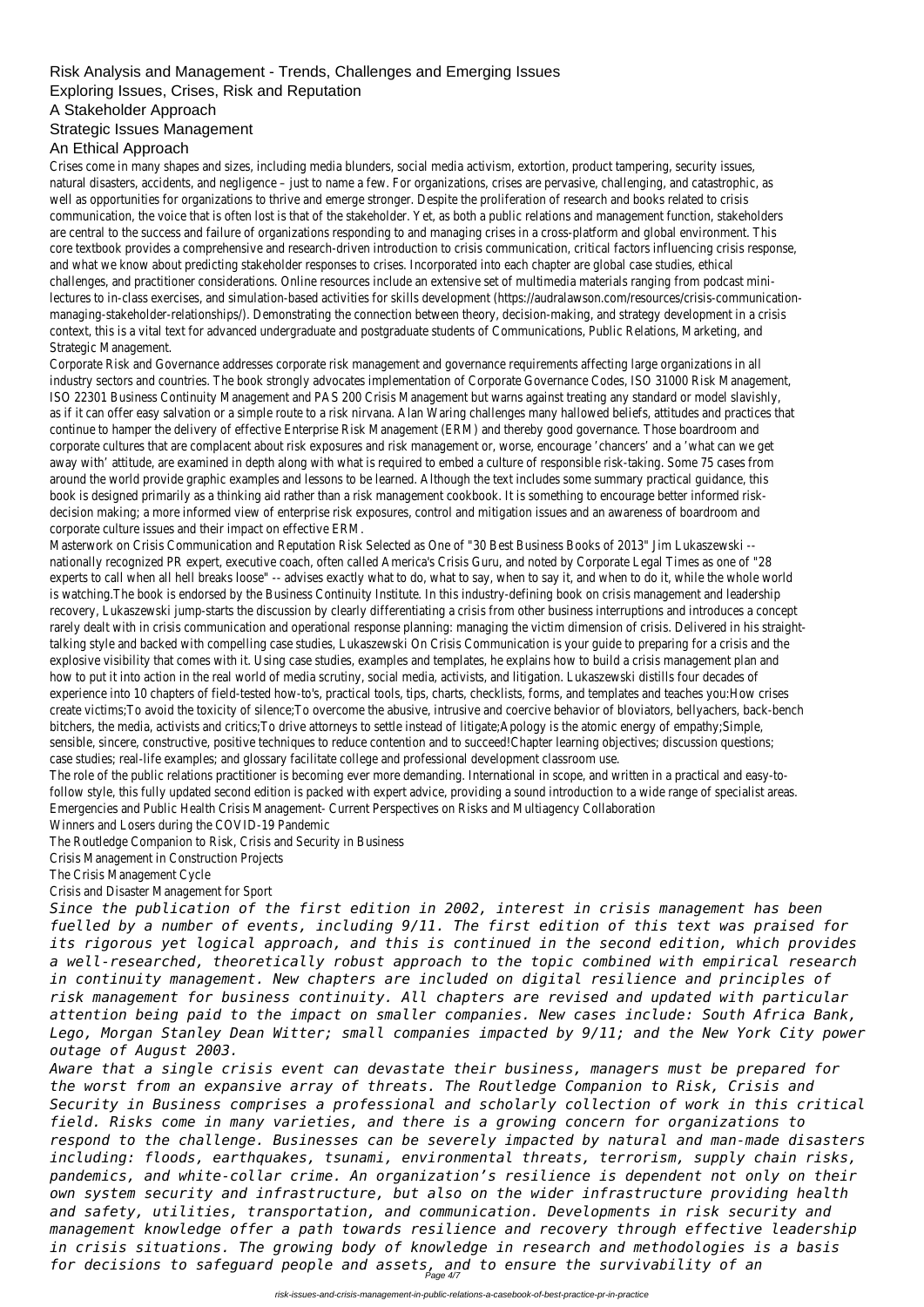*organization from a crisis. Not only can businesses become more secure through risk management, but an effective program can also facilitate innovation and afford new opportunities. With chapters written by an international selection of leading experts, this book fills a crucial gap in our current knowledge of risk, crisis and security in business by exploring a broad spectrum of topics in the field. Edited by a globally-recognized expert on risk, this book is a vital reference for researchers, professionals and students with an interest in current scholarship in this expanding discipline.*

*This volume provides a comprehensive, up-to-date overview of the latest management and organizational research related to risk, crisis, and emergency management. It is the first volume to present these separate, but related, disciplines together. Combined with a distinctly social and organizational science approach to the topics (as opposed to engineering or financial economics), the research presented here strengthens the intellectual foundations of the discipline while contributing to the development of the field. The Routledge Companion to Risk, Crisis and Emergency Management promises to be a definitive treatise of the discipline today, with contributions from several key academics from around the world. It will prove a valuable reference for students, researchers, and practitioners seeking a broad, integrative view of risk and crisis management.*

*Tourism destinations are traditionally dominated by small and medium-sized enterprises that provide a wide range of products to tourists such as accommodation, travel services, transportation, recreation and entertainment, and food and beverage services. New knowledge and global risks have emerged, and small and medium-sized tourism enterprises (SMTEs) are now highly vulnerable. Recently, the COVID-19 pandemic has hit the whole world and caused a change in the tourism paradigm. Many SMTEs around the world have been severely affected by the need to completely shut down their activities for months, and expectations for recovery in the medium term are not optimistic. SMTEs do not have the capacity and increased resources—financial, human, operational—of large companies to prepare for crisis contingencies (planning) and respond to the challenges they face. They simply do not have the resources or knowledge for risk analysis and the creation of crisis teams or plans. This is an area of growing importance and concern, both in the public and private sectors, where specific research and more in-depth knowledge are needed. Risk, Crisis, and Disaster Management in Small and Medium-Sized Tourism Enterprises connects research in the field of crisis management with the risks affecting small and medium-sized tourism enterprises. The book presents prevailing research on SME-related planning, response, and recovery during crisis situations, further propelling much-needed literature on these challenges in today's tourism industry. The chapters cover important topics such as terrorism threats, disaster management, resilient strategies, pandemic management, and risk analysis. The target audience of this book will be composed of professionals working in the tourism and hospitality industries, restaurateurs, travel agencies, hotel executives, directors, managers, crisis and risk planners, policymakers, government officials, researchers, and academicians who are interested in the threats to tourism businesses and how small and medium-sized enterprises can manage and navigate these risks.*

*Risk Issues and Crisis Management in Public Relations*

*A Casebook of Best Practice*

*Corporate Risk and Governance*

*Issues and Crisis Management*

*Risk and Crisis Communications*

### *Crisis Communication*

*Risk is an enduring theme of modern life. It permeates the political, economic and environmental domains. Some risks are unavoidable. Others are not. Innovative Thinking in Risk, Crisis, and Disaster Management provides ideas and action plans for risk, crisis, and disaster management in a risk society, based on late-modern approaches such as technological citizenship; delegated authority; and exploitation of 'lay' knowledge. Written in an accessible style, with technical terms defined and explained, it offers genuinely original thinking that will be of interest to academics, students, and commentators. Primarily though, it will be of value to practitioners in the emergency services, industry and commerce, and to planners and policy makers at national and local government level. The book deals with issues of civil safety and security. It covers management of socio-technical risks and hazards; environmental risk; social and economic impacts of ICT; and risk perception. In addition it touches upon terrorism; public order; emergency responding; high risk technologies; energy supply; climate change; natural disasters; and employment-related issues-all within a social context that prioritises risk reduction. The problems we face in the twenty-first century are not intractable. All we need is a little less dogma and a little more imagination. The intersection of issues and crises management with risk and reputation is one of the most dynamic and challenging areas of professional communication.Written by one of Australia's leading experts in issue and crisis management, this book introduces and examines each of these elements, and explores their relationship as an integrated model within the broader contexts of public relations, communication and management. It provides comprehensive analysis and discussion of theoretical perspectives and current field research, and introduces industry examples of best practice. Issue and Crisis Management equips students and practitioners with key knowledge and skills to manage the communication process within organisations, and inform strategic responses to issues and crises. Key featuresCase studies at the end of each chapter connect theory to practical examples from the Asia Pacific regionDiscussion of the role and impact of social media usage is incorporated throughoutKey points, activities and discussion questions support student learningIncludes a fully-worked example of a detailed issue management plan. Crisis and Disaster Management for Sport is the first book to introduce key concepts and best practice in crisis and disaster* Page 5/7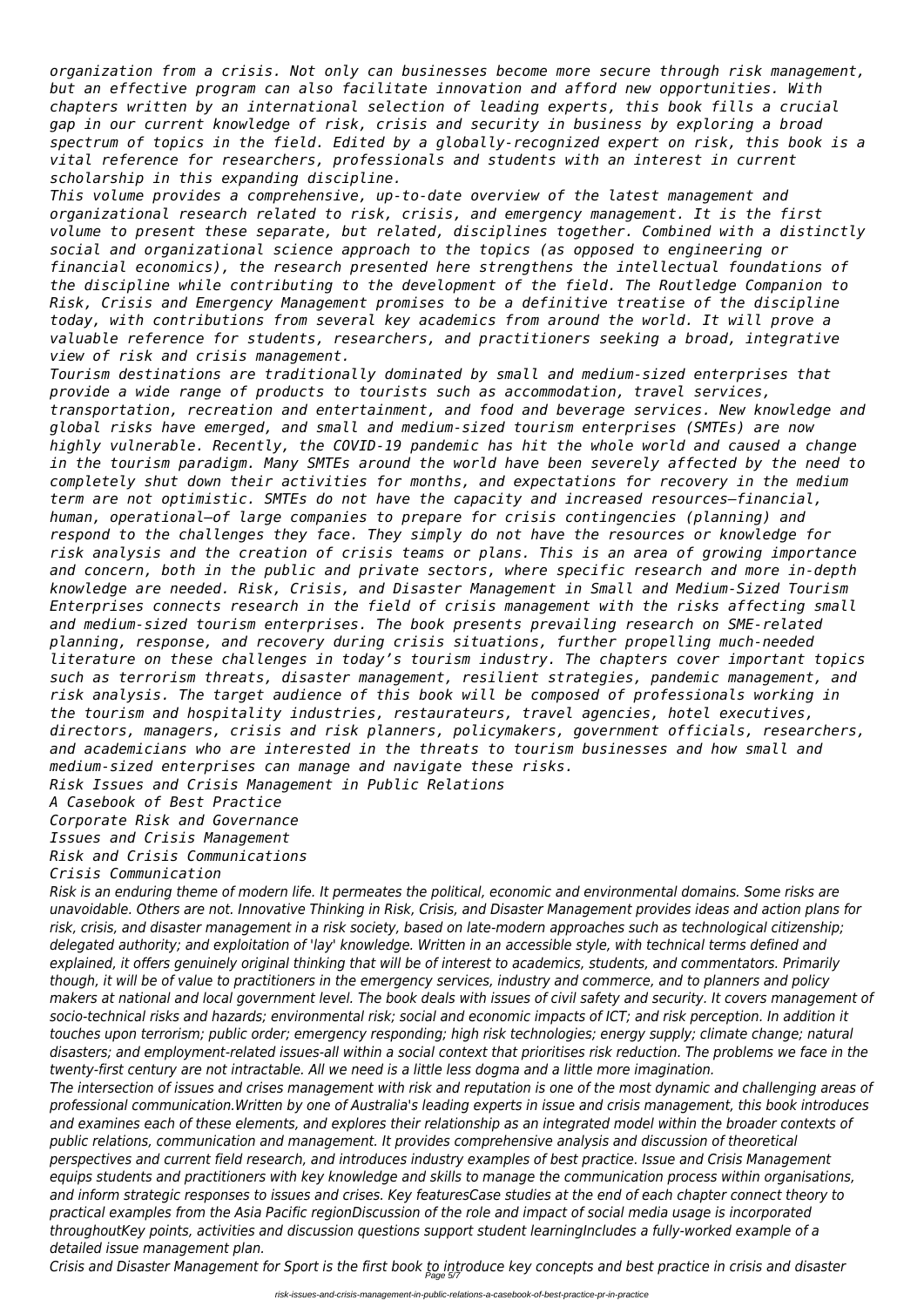*management in sport and international sports events. The book draws from multiple disciplines to provide insight into the issues and challenges involved in planning for, and managing, crises and disasters in the context of sport. With an initial focus on sports event and venue resilience, the book also explores social, community and individual resilience within sport and examines concepts and issues such as fandom, risk perception, crowd control and management, crisis communication and reputational risk and the growing challenges posed by climate change. The book includes real-world case studies as well as disaster management-related simulation and scenario-building exercises and looks ahead to what might be the most significant threats in future to the safe and sustainable management of sport. With the devastating impacts of COVID-19 illustrating the central importance of resilience and proper preparation for crises and disasters, this book is an essential read for all researchers, students, practitioners and policy-makers working in sport, tourism, entertainment, leisure and critical event studies.*

*New York Times Bestseller What are the consequences if the people given control over our government have no idea how it works? "The election happened," remembers Elizabeth Sherwood-Randall, then deputy secretary of the Department of Energy. "And then there was radio silence." Across all departments, similar stories were playing out: Trump appointees were few and far between; those that did show up were shockingly uninformed about the functions of their new workplace. Some even threw away the briefing books that had been prepared for them. Michael Lewis's brilliant narrative takes us into the engine rooms of a government under attack by its own leaders. In Agriculture the funding of vital programs like food stamps and school lunches is being slashed. The Commerce Department may not have enough staff to conduct the 2020 Census properly. Over at Energy, where international nuclear risk is managed, it's not clear there will be enough inspectors to track and locate black market uranium before terrorists do. Willful ignorance plays a role in these looming disasters. If your ambition is to maximize shortterm gains without regard to the long-term cost, you are better off not knowing those costs. If you want to preserve your personal immunity to the hard problems, it's better never to really understand those problems. There is upside to ignorance, and downside to knowledge. Knowledge makes life messier. It makes it a bit more difficult for a person who wishes to shrink the world to a worldview. If there are dangerous fools in this book, there are also heroes, unsung, of course. They are the linchpins of the system—those public servants whose knowledge, dedication, and proactivity keep the machinery running. Michael Lewis finds them, and he asks them what keeps them up at night.*

*Managing Stakeholder Relationships*

*Emergencies, Concerns and Awareness*

*What Your CEO Needs to Know About Reputation Risk and Crisis Management*

*Ethics and Crisis Management*

*A Handbook for PR and Communications Professionals*

#### *Organizations and Public Policy Challenges*

Crisis, Issues and Reputation Management defines reputation, explores how to value it and provides practical guidelines for effective reputation management, including how to approach issues of Corporate Social Responsibility. Practical and accessible, it outlines a comprehensive approach to managing situations that may turn into crises and handling crises once they occur. Featuring a wide range of international case studies of brands who have had to respond to a variety of crises including Nestle, Unilever, General Electric, McDonald's, Coca-cola, Cadbury, Tesco, Pan Am, RBS and more, Crisis, Issues and Reputation Management demonstrates how organizations have to understand and respond rapidly to shifting public values, rising expectations, demands for public consultation and increasingly intrusive news media. As such, it provides a new and broader perspective on the topic for new and seasoned practitioners alike.

The ebook edition of this title is Open Access and is freely available to read online. Presenting research on social media use in crisis and risk cases: a terrorist attack, a natural disaster and an infectious disease of international concern, this book investigates how social media plays a crucial role in mitigating or preventing crises. This book collects the papers presented at the 6th International Conference on Risk Analysis and Crisis Response (RACR-2017) held in Ostrava/Prague, Czech Republic, on June 5-9, 2017, organized by VSB-Technical University of Ostrava, Czech Republic. The overall theme of the sixth international conference on risk analysis and crisis response is Risk Analysis and Management – Trends, Challenges and Emerging Issues, highlighting science and technology to improve risk analysis capabilities and to optimize crisis response strategy. This book contains primarily research articles of risk issues. Underlying topics include natural hazards and major (chemical) accidents prevention, disaster risk reduction and society resilience, information and communication technologies safety and cybersecurity, modern trends in crisis management, energy and resources security, critical infrastructure, nanotechnology safety and others. All topics include aspects of multidisciplinarity and complexity of safety in education and research. The book should be valuable to professors, engineers, officials, businessmen and graduate students in risk analysis and risk management. About the book series Communications in Cybernetics, Systems Science and Engineering - Proceedings (CCSSEP) is a cross-disciplinary book series devoted to theoretical and applied research contributions, that cater to a rapidly growing worldwide interest in a cybernetic and systemic methodology with an everincreasing capacity to deal with new challenges in a way that traditional science cannot. The series aims to become a comprehensive reference work on and guide to developments Page 6/7